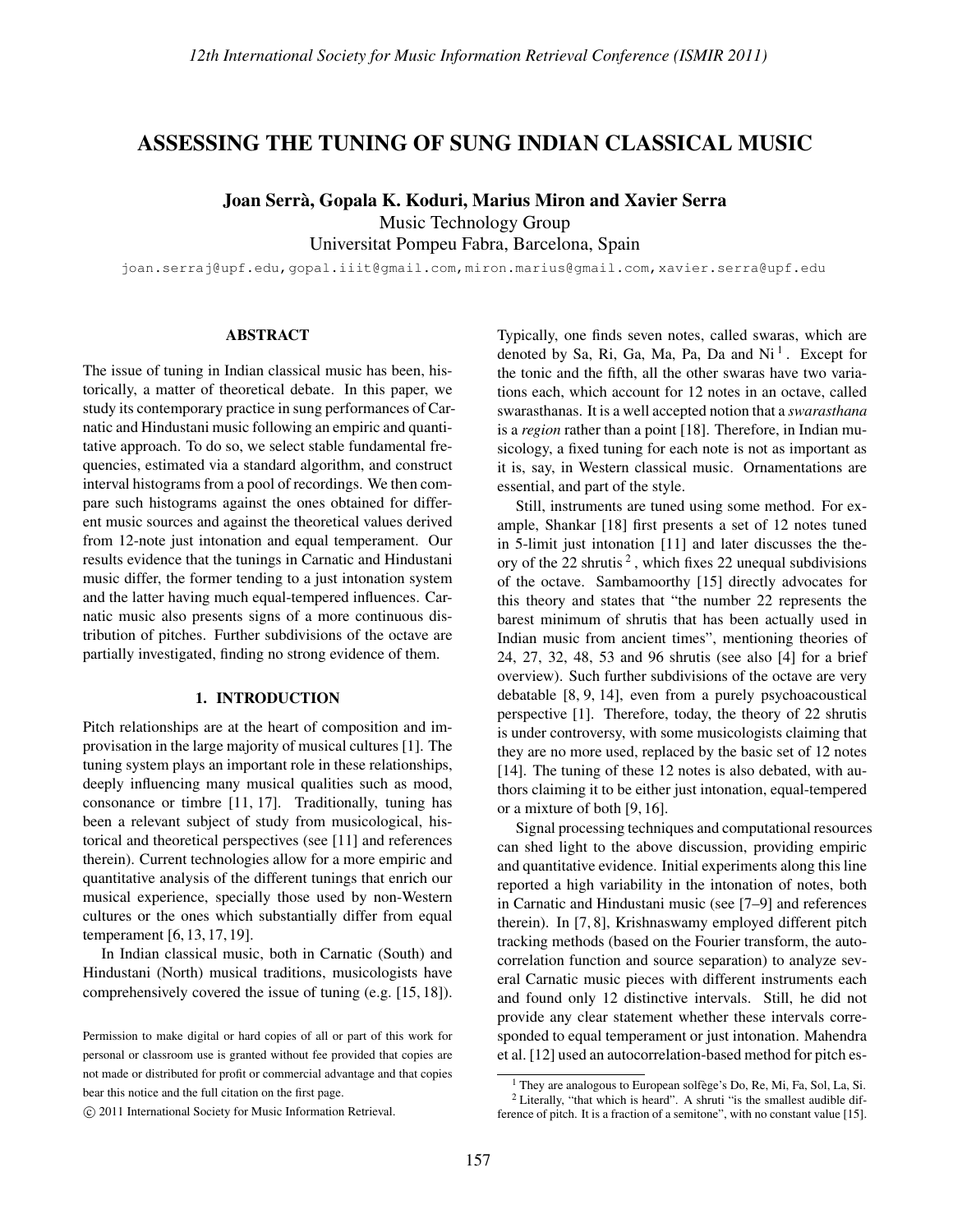timation and found clear signs of equal temperament. However, their analysis was done with very few recordings and without providing much detail of them. Larger collections were analyzed by Datta et al. [2–4], who employed a phasespace analysis and a series of post-processing methods to study the shrutis in Hindustani music. Among other results, they report a slightly better fit for 12 interval scales compared to 22 shruti scales in [2]. However, no substantial differences were found between the considered scales (including the 12-interval equal-tempered one). In subsequent papers [3, 4], the same authors provided evidence for the existence of 22 shrutis, although they reported some contradictions.

In this paper we study the tuning of several Indian music recordings. In order to do so, it makes sense to focus on the singing voice, since it is not constrained in its pitch control, it is the reference to be followed by all the other instruments and it has many solo sections, easy to analyze, in all performances [15]. Using standard techniques, we estimate the fundamental frequencies of sung recordings and, based on a pool of these, build an interval histogram. Interval histograms for different data sources are then used to assess the plausibility of just intonation and equal temperament tunings, both in Carnatic and Hindustani music. We compare the interval histograms obtained from these sources against the ones obtained from both synthetic and real signals, the latter coming from commercial Western music recordings. The possibility of 22 shrutis and the issue of tuning variability in Indian classical music are also discussed.

The rest of the paper is organized as follows. First, we present our methodology, both for estimating fundamental frequencies and for computing interval histograms (Sec. 2). Next, we present and discuss our results for different sets of recordings (Sec. 3). Finally, we draw our main conclusions and highlight future research lines (Sec. 4).

### 2. METHODOLOGY

## 2.1 Fundamental frequency estimation

Strictly speaking, most Indian classical music should be considered heterophonic. However, for the current analysis, we carefully selected passages where the singer's voice was very predominant and substantially louder than the rest of the usual accompaniment (Sec. 3.2). Therefore, the analyzed recordings can be roughly considered as monophonic. Under this situation, we choose to estimate their fundamental frequency with an implementation of De Cheveigné  $\&$ Kawahara's YIN algorithm [5].

First, we resample the audio to 44100 Hz, downmix it to mono and apply a low-pass filter with a cutoff frequency of 1200 Hz. Next, we estimate the fundamental frequency in a moving window of 4096 samples with a hop size of 133 (93 and 3 ms, respectively). To do so, the time lag

 $\tau_{\text{min}}$  that yields a minimum of the modified autocorrelation function  $d'_{n}(\tau)$  for each window n is selected [5]. Such minimum  $d'_{n}(\tau_{\text{min}})$  corresponds to a value between 0 and 1, and provides a confidence value  $c_n = 1 - d'_n(\tau_{\min})$  for the fundamental frequency. We set the threshold for the search of such minimum to  $d'_{\text{Th}} = 0.15$  and discard lags below 40 or above 882 samples (above 1100 and below 50 Hz, respectively). For a further refinement of the fundamental frequency, a three-point parabola interpolation and a "best local estimate" within 20 ms is employed [5]. Finally, each fundamental frequency for each window is converted to cents, yielding what we call a *pitch contour*. Confidence values  $c_n$  are also kept.

Since we focus on tuning, and in order to mitigate potential errors of YIN, we consider only 'stable' regions of our pitch contour. Indeed, we do not need a complete transcription of the sung content, but only those parts of the contour where the tuning can be assumed to be more or less constant. Therefore, and following the ideas of Tidhar et al. [19], we can apply some principle of "conservative transcription". In our case, we only do a kind of "steady state detection" [2] and keep the cent and confidence values of the windows centered at a *stable region* of 400 ms (we consider a region to be stable if the standard deviation of the pitch contour elements of such region is lower than 20 cents).

## 2.2 Interval histogram computation

For each recording, a *weighted histogram* with a resolution of one cent is built by rounding the stable cent values above. Confidence values  $c_n$  are used as weights. The value of the lowest/highest bin of the histogram corresponds to the minimum/maximum value found in the stable regions (minus/plus an arbitrary constant  $\gg$  1). This weighted histogram is mean-smoothed by taking into account the 12 nearest magnitudes of each bin (the 6 immediately lower and upper ones) and linearly normalized between 0 and 1. Notice that, in contrast to Moelants et al. [13], we have not applied any octave equivalence at preliminary stages. Therefore, we are able to discriminate intervals larger than 600 cents.

In Indian classical music, the reference tuning frequency substantially varies within performers [2, 15]. An intuitive, natural and straightforward way to avoid the (usually not trivial, see e.g. [2]) estimation of this reference frequency is to employ intervals, a basic perceptual concept [1]. Therefore, we opt to build and study an *interval histogram*, which we denote as h. To calculate h, we select prominent peaks of the mean-smoothed weighted histogram and compute all the possible positive subtractions between peak bins (i.e. the intervals). A peak bin is defined such that it has a magnitude higher than the mean of all the histogram's magnitudes and higher than the ones of the nearest 50 bins (the 25 lower and upper ones). Since in preliminary analysis we found clear octave equivalences for all intervals, we mapped them to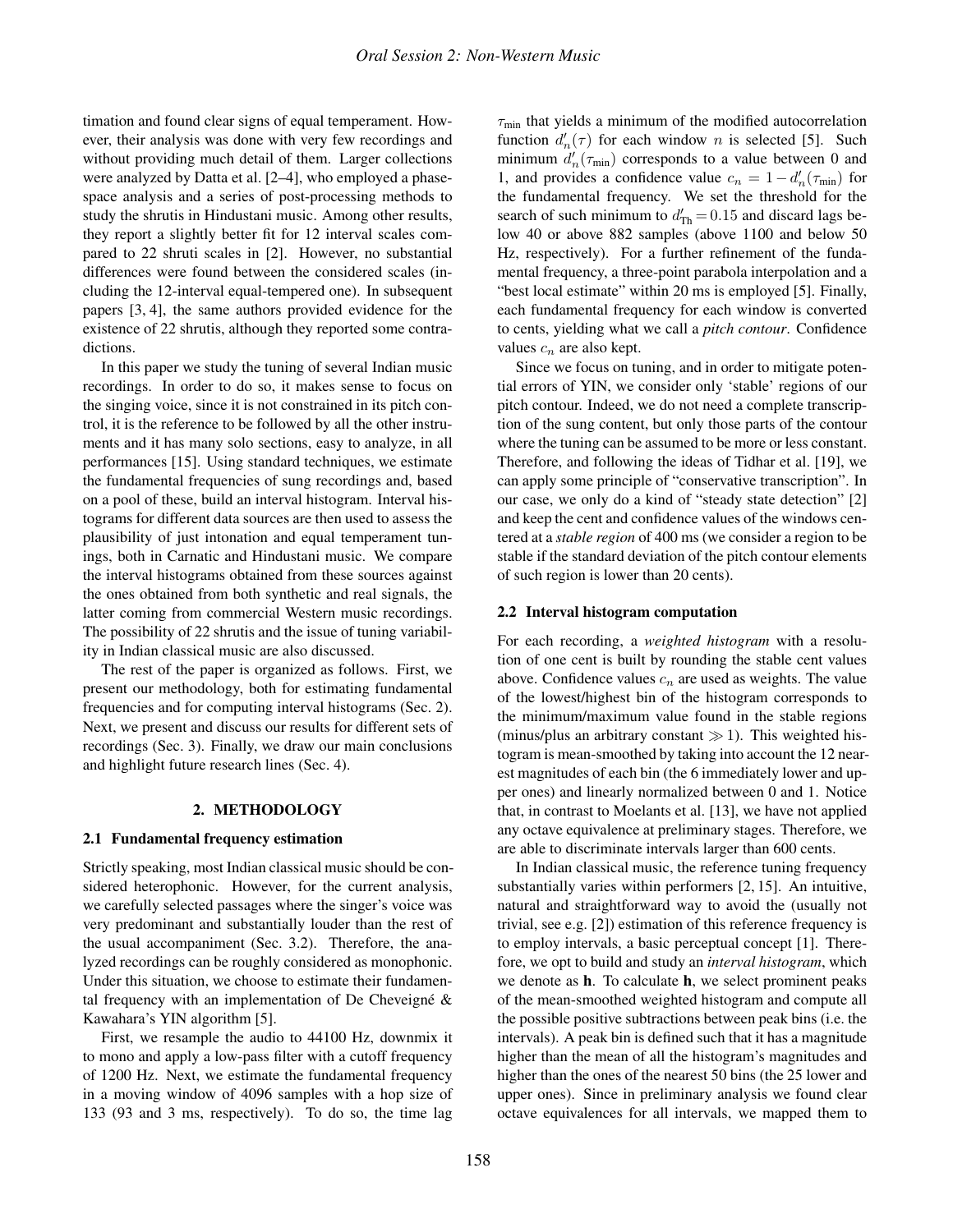values between 0 and 1199 cents. For a better visualization, the interval histogram is mean-smoothed by taking into account the 6 nearest values of each bin (the 3 lower and upper bin magnitudes) and linearly normalized between 0 and 1.

### 3. RESULTS AND DISCUSSION

#### 3.1 Synthetic data

To confirm the usefulness of our approach to detect tunings, we first test it with synthetic data. To generate this data we synthesize MIDI scores using a physically-modeled piano sound on Pianoteq<sup>3</sup>. We use the first  $5$  preludes and fugues of Bach's Well-Tempered Clavier and record them using equal temperament and 5-limit just intonation (treating each MIDI channel as a different piece).

The interval histograms obtained for the synthetic signals show clear peaks at the theoretical interval positions of equal temperament ( $h<sub>E</sub>$ ) and just intonation ( $h<sub>J</sub>$ ) tuning systems (Figs. 1 and 2, respectively). These and subsequent figures show the positions of the theoretical interval values that would be obtained with equal temperament, just intonation and the 22 shrutis (vertical lines; see Fig. 1's caption). The theoretical intervals obtained with just intonation overlap with the ones obtained with the 22 shrutis (c.f. [16,18]). However, there are a few *idiosyncratic locations* where the shruti intervals do not overlap with the just intonation ones: at 21, 133, 337, 365, 835, 1067 and 1178 cents.

#### 3.2 Carnatic and Hindustani intervals

We now analyze and comment the interval histograms obtained with Indian classical music. We employ two music collections composed of Carnatic (233) and Hindustani (133) recordings of 30 sec to 4 min duration. The recordings are of both male and female singers of various schools and singing styles (rachanas: geetams, varnas, keertanas and kruti). They comprise artists with an active period from 1930 to present such as Balamurali Krishna, Sudha Raghunathan, Maharajampuram Santhanam, John Higgins, Voleti Venkateswarlu, Pandit Ajoy Chakrabarty, Amir Khan, Bhimsen Joshi, Vidyadhar Vyas or Girija Devi. All recordings were selected such that the voice was very loud compared to the rest (primarily alap parts from khyal compositions). Voice was normally accompanied by the drone of a tambura and/or a sarangi, the percussion of a mridangam or the tabla and a violin<sup>4</sup>. In the case of Hindustani music we discarded recordings that contained a harmonium since this could be tuned to equal-temperament.

The interval histogram  $h<sub>C</sub>$  obtained for Carnatic music suggests that statements about the use of a just intonation

| Location | Nearest JI | Diff. JI | <b>Nearest ET</b> | Diff. ET |
|----------|------------|----------|-------------------|----------|
| 187      | 182        | 5        | 200               | $-13$    |
| 201      | 204        | $-3$     | 200               | 1        |
| 206      | 204        | 2        | 200               | 6        |
| 281      | 275        | 6        | 300               | $-19$    |
| 302      | 294        | 8        | 300               | 2        |
| 314      | 316        | $-2$     | 300               | 14       |
| 374      | 386        | $-8$     | 400               | $-26$    |
| 397      | 406        | -9       | 400               | $-3$     |
| 427      | 427        | 0        | 400               | 27       |
| 496      | 498        | $-2$     | 500               | $-4$     |
| 703      | 702        | 1        | 700               | 3        |
| 766      | 773        | -7       | 800               | -34      |
| 799      | 792        | 7        | 800               | $-1$     |
| 813      | 814        | $-1$     | 800               | 13       |
| 891      | 884        | 7        | 900               | -9       |
| 906      | 906        | 0        | 900               | 6        |
| 923      | 925        | $-2$     | 900               | 23       |
| 985      | 977        | 8        | 1000              | $-15$    |
| 996      | 996        | 0        | 1000              | $-4$     |
| 1009     | 1018       | -9       | 1000              | 9        |

**Table 1.** Exact location of prominent peaks of  $h<sub>C</sub>$ , the nearest locations of theoretical just intonation (JI) and equaltempered (ET) profiles and their respective differences (in cents).

system could be true (Fig. 3). In general, prominent peaks are closer to the theoretical interval positions of a just intonation tuning (Table 1). In particular, clear peaks were identified at 314, 427, 496, 703, 813, 906, 923 and 996 cents. The correlation between the Carnatic  $(h<sub>C</sub>)$  and the just intonation (h<sub>J</sub>) histograms yielded a value of  $r(h_C, h_J) = 0.552$ , whereas the correlation between  $h<sub>C</sub>$  and the equal-tempered interval histogram  $h_E$  yielded  $r(h_C, h_E) = 0.448$ . The difference between correlations  $r(\mathbf{h}_C, \mathbf{h}_J)$  and  $r(\mathbf{h}_C, \mathbf{h}_E)$  was found to be statistically significant at  $p < 10^{-4}$ , according to Lawley's equicorrelation test [10].

The interval histogram  $h_H$  obtained for Hindustani music, however, shows a clear tendency towards equal temperament (Fig. 4). Except for few values distributed near theoretical just intonation intervals (e.g. 92, 223, 792 and 884), the major part of the prominent peaks lie near theoretical equal-tempered intervals (e.g. 300, 400, 800 and 900). Prominent peaks for  $h_H$  were found at 96, 202, 222, 299, 279, 395, 499, 597, 702, 794, 803, 897, 906, 1000, 1104 and 1108. All of them have an equal-tempered location as the nearest one except 222, 279, 702, 906 and 1108, which have a just intonation location as the nearest one. The correlation between  $\mathbf{h}_{\text{H}}$  and  $\mathbf{h}_{\text{E}}$  yielded a value of  $r(\mathbf{h}_{\text{H}}, \mathbf{h}_{\text{E}}) = 0.723$ , whereas the correlation against  $\mathbf{h}_J$  was  $r(\mathbf{h}_H, \mathbf{h}_J) = 0.641$ . The difference between  $r(\mathbf{h}_{H}, \mathbf{h}_{E})$  and  $r(\mathbf{h}_{H}, \mathbf{h}_{J})$  was found to be statistically significant at  $p < 10^{-4}$ .

<sup>3</sup> http://www.pianoteq.com

<sup>4</sup> A comprehensive summary of Indian instruments can be found at http://chandrakantha.com/articles/indian\_music/ instruments.html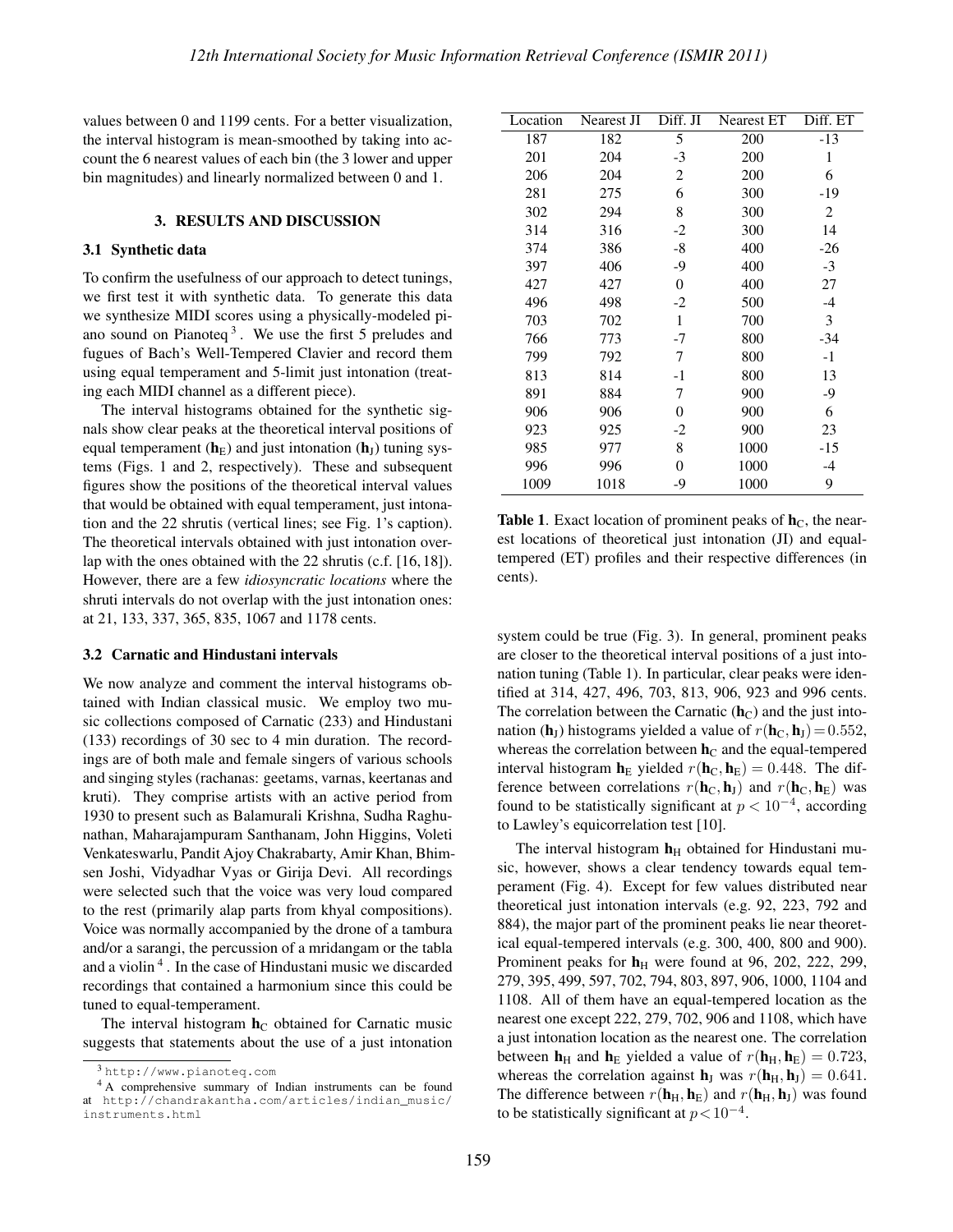

Figure 1. Interval histogram for synthetic equal-tempered data  $(h<sub>E</sub>;$  bold line). Vertical black lines correspond to the theoretical interval values of equal temperament (solid lines), just intonation (dash-dotted lines) and the 22 shrutis (dotted lines). The last two overlap at many places (see text).



Figure 4. Interval histogram for Hindustani music  $(h_H; \text{ bold line}).$ 

This tendency towards equal temperament may be explained by the introduction of new instruments in Hindustani music in the last centuries. Hindustani music, unlike Carnatic, was more open to new influences, as the devotional aspect lost its importance. Most instruments used in Indian music have flexible tuning capabilities [15]. One major exception is the hand-pumped harmonium, a mostly equal-tempered instrument introduced in Hindustani music in the late 19th century which is used extensively to accompany the singer soloist. Therefore, it is logical to think that such introduction has influenced the way the singers adjust their pitch. Such influence has yielded, according to some musicians, a "hybrid tuning system" [9], where most singers try to maintain the flat third, but only the purist ones try to also maintain the flat second and the flat sixth.

Going back to the interval histogram of Carnatic music  $(h<sub>C</sub>; Fig. 3)$ , we see that distributions around the theoretical interval locations are less peaky than the ones obtained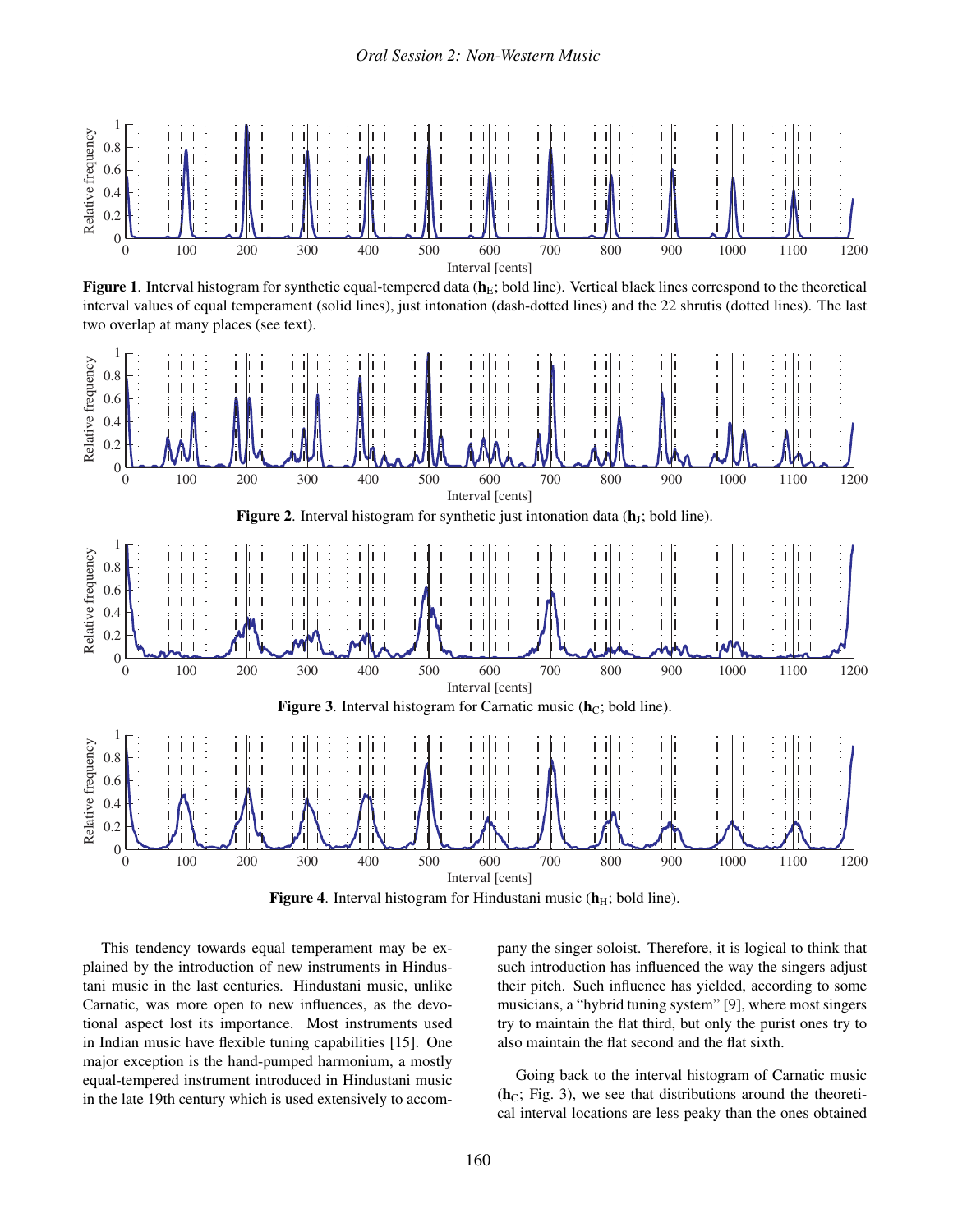

Figure 6. Interval histogram for the vocal Motown tracks  $(h_M; \text{ bold line}).$ 

with other sources (see below). They are flatter, showing less preference for specific locations, and extending up to the bounds of the just intonation ones. This partially supports the idea of swarasthana regions (Sec. 1). On the other hand, in the analyzed Hindustani music, we see considerably peaky distributions in  $h<sub>H</sub>$  (Fig. 4), which contrasts with the flatter distributions of  $h<sub>C</sub>$ . This suggests that in our Hindustani recordings the distribution of pitches is much less continuous than in the Carnatic ones.

As mentioned in Sec. 1, the actual use of the 22 shruti scale is controversial. In the light of the results presented here, we must conclude that there is no strong evidence for the existence of this scale in our recordings. For the Hindustani recordings, no peaks are observed at the idiosyncratic locations we mentioned in Sec. 3.1. Thus we cannot differentiate the intervals generated by the 22 shrutis from the ones generated by 12 note just intonation. As for the Carnatic recordings, we note that there is not much support for these idiosyncratic locations. If we look at, for example, 133, 835 or 1067 cents, we do not see any contribution to  $h<sub>C</sub>$ . However, small contributions seem to be made at 337, 365 and 1178 cents. Overall, claims that the 22 shrutis are perceivable but not actually played (e.g. [7–9]) acquire strength. However, this phenomenon needs to be further studied, also with behavioral and perceptual studies.

## 3.3 Comparison with Western practice

To conclude, we apply our methodology to a number of selected Western recordings. In particular, we select 121 tracks of electric (fretted) bass extracted from a collection of multitrack recordings of popular music pieces and 142 vocal tracks extracted from a collection of multitrack Motown recordings. These recordings comprise different commercial artists whose active period was between 1960 and 2000. All tracks were monophonic and without any sound effect that could change their tuning.

The interval histogram of the electric bass recordings  $h_B$ shows no surprises (Fig. 5). All prominent peaks are very close to (if not exactly at) the theoretical locations of equal temperament intervals. We can appreciate the peakiness of the distributions around, for example, 100, 200, 300, 400 or 500 cents. We find correlations  $r(\mathbf{h}_B, \mathbf{h}_E) = 0.831$  and  $r(\mathbf{h}_B, \mathbf{h}_J) = 0.478$ , which have a statistically significant difference at  $p < 10^{-4}$ .

The interval histogram of the vocal Motown recordings  $h_M$  presents some subtleties worth commenting (Fig. 6). Intuitively, since singers perform on top of an existing equaltempered background mix, one would expect  $h_M$  to have prominent peaks at the theoretical locations of equal temperament intervals, in the same vein as  $h_B$ . Although this is true for many peaks (e.g. at 200, 300, 700 or 1000 cents), we can also see some other peaks closer to just intonation positions (e.g. at 92, 112, 406, 792 or 874 cents). Indeed, the correlations  $r(\mathbf{h}_M, \mathbf{h}_E)$  and  $r(\mathbf{h}_M, \mathbf{h}_J)$  are very similar (0.463) and 0.477, respectively), with a difference that is only just statistically significant ( $p \approx 0.01$ ). The issue of whether there exist some traces of just intonation intervals in these recordings is left for further investigation.

The fact that even Western Motown recordings better approach the just intonation locations than Hindustani music reinforces our hypothesis that the latter has dramatically suffered from equal-tempered influences. In addition, we